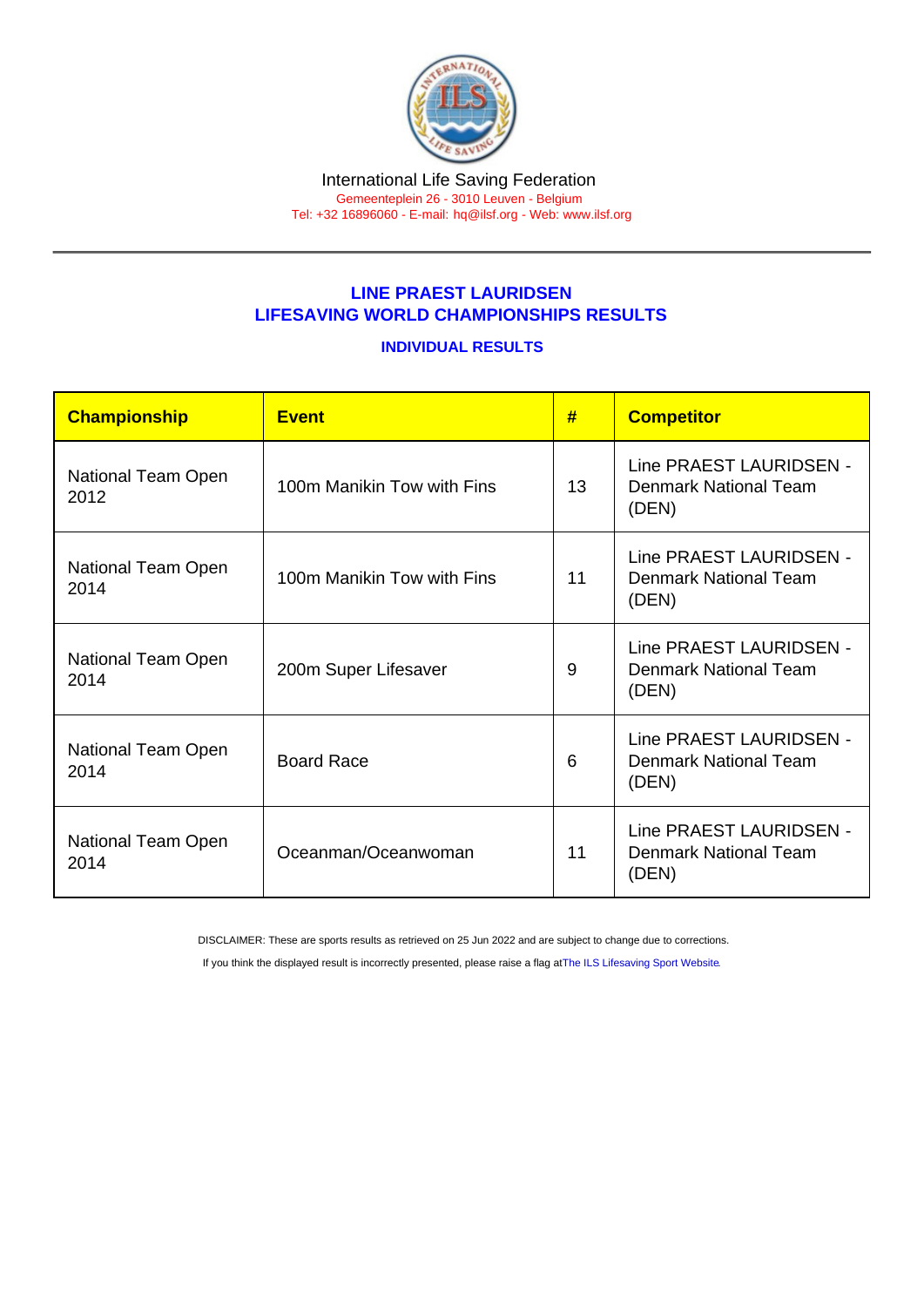## LINE PRAEST LAURIDSEN LIFESAVING WORLD CHAMPIONSHIPS RESULTS

## TEAM RESULTS

| Championship                      | <b>Event</b>                 | #              | <b>Competitors</b>                                                                                                                             |
|-----------------------------------|------------------------------|----------------|------------------------------------------------------------------------------------------------------------------------------------------------|
| <b>National Team</b><br>Open 2014 | Oceanman/Oceanwoman<br>Relay | $\overline{4}$ | Denmark National Team (DEN)<br>Olivia BURMESTER, Line<br>PRAEST LAURIDSEN, Julie Zinck<br>LETH-ESPENSEN, Katrine ZINCK<br><b>LETH-ESPENSEN</b> |
| <b>National Team</b><br>Open 2014 | <b>Board Rescue Race</b>     | 6              | Denmark National Team (DEN)<br>Line PRAEST LAURIDSEN, Julie<br>Zinck LETH-ESPENSEN                                                             |
| <b>National Team</b><br>Open 2012 | 4x50m Medley Relay           | 10             | Denmark National Team (DEN)<br>Mai HJELMGAARD, Eliana<br>JORGENSEN, Line PRAEST<br><b>LAURIDSEN, Katrine ZINCK</b><br><b>LETH-ESPENSEN</b>     |
| <b>National Team</b><br>Open 2012 | <b>Rescue Tube Rescue</b>    | 10             | Denmark National Team (DEN)<br>Mai HJELMGAARD, Eliana<br>JORGENSEN, Line PRAEST<br>LAURIDSEN, Katrine ZINCK<br><b>LETH-ESPENSEN</b>            |
| <b>National Team</b><br>Open 2014 | 4x50m Obstacle Relay         | 10             | Denmark National Team (DEN)<br>Olivia BURMESTER, Line<br>PRAEST LAURIDSEN, Julie Zinck<br>LETH-ESPENSEN, Katrine ZINCK<br><b>LETH-ESPENSEN</b> |
| <b>National Team</b><br>Open 2014 | <b>SERC</b>                  | 10             | Denmark National Team (DEN)<br>Ronnie DALSGAARD, Frans<br>JOHANNESEN, Nikolaj<br>KIRKETERP-MØLLER, Line<br><b>PRAEST LAURIDSEN</b>             |